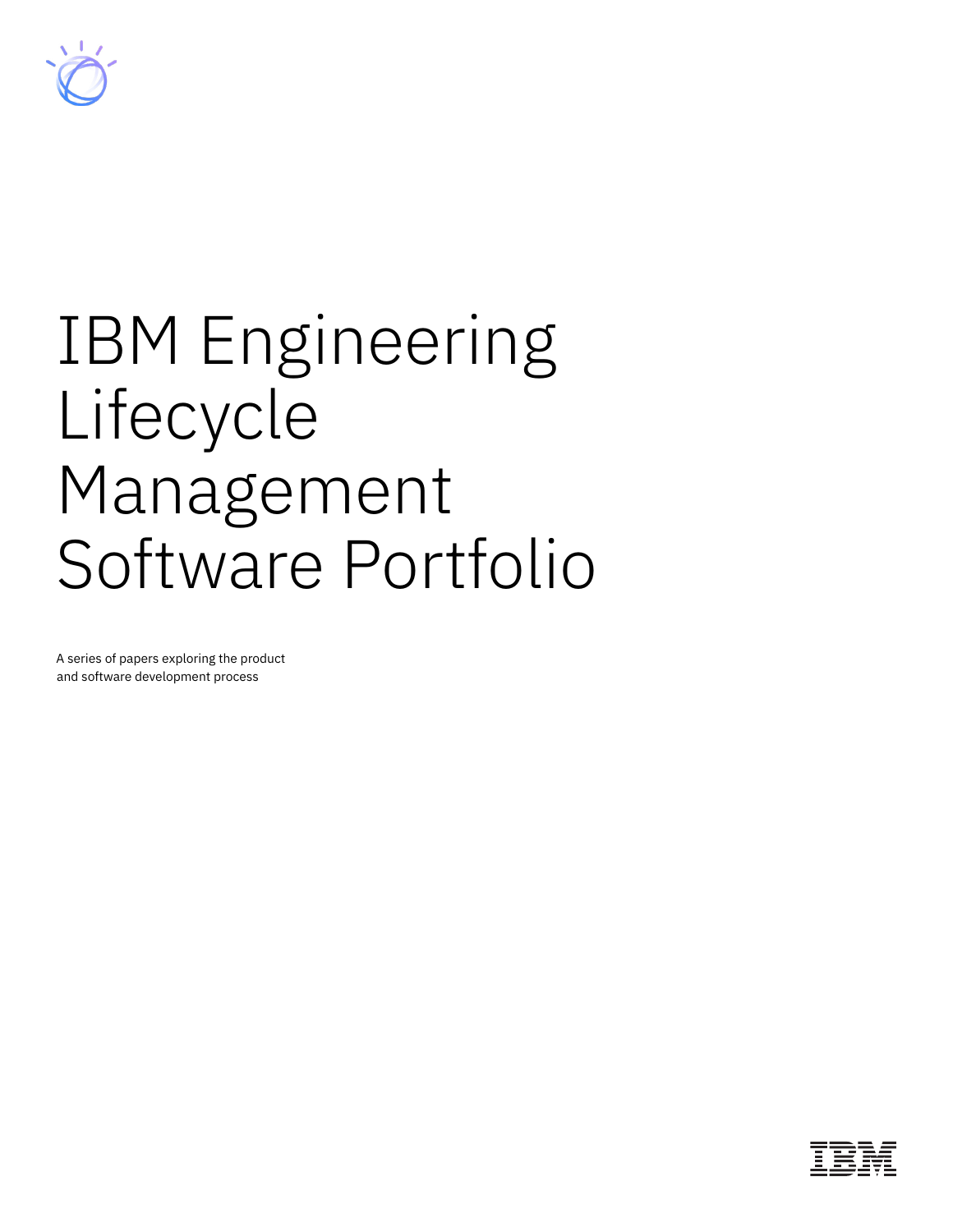# IBM Engineering Lifecycle Management

Today's products are becoming increasingly more complex and sophisticated. Wrist watches are becoming fitness trackers and health monitoring devices, automobiles are automatically braking to avoid collisions, industrial equipment is performing self-diagnostics for preventive and predictive maintenance.

Pressures to bring products to market faster with more features and functions, that perform flawlessly and cost less to develop mandate that businesses are leveraging the right engineering lifecycle management tools to respond to a dynamic and impatient market. Competitive pressures and global competition means that companies need to adopt new processes and practices sooner rather than later. This paper highlights the IBM Engineering Lifecycle Management portfolio which enables companies to successfully meet development challenges and evolve their processes and practices faster.

Consumers have always been demanding, and each generation is more sophisticated and technologically savvy. We are no longer content to patiently wait years for the next big thing. Consumerism is demanding faster product iterations resulting in shorter product lifespans. If a product is not an over-night success, it is quickly relegated to the trash heap.

As technology becomes more transient, the situation is compounded. Small competitors can spring up literally over-night, secure substantial seed funding and become competitive challengers to market leading companies. This further shortens product lifespans; every company is learning that if they get too comfortable, they will quickly find their products eclipsed in features, functions and technology.

If this were not challenging enough, companies still have to deliver on ROI—shortened product lifespan or not. This pressure is driving companies to launch products in multiple markets across the globe in the hopes of recovering development costs earlier and accelerating revenue realization.

Shrinking product lifespans were happening before Internet of Things (IoT) or artificial intelligence (AI) and analytics, but these have become accelerants to the pace of change. Products can leverage an exponentially expanding sea of data that is coming from an ever increasing array of microprocessors that are becoming more powerful and inexpensive (so inexpensive that they are finding uses in disposable implementations).

The volume and type of new data that is being produced (structured and unstructured) needs to be parsed, categorized, manipulated, and identified so that it becomes useful in product design and performance. Both the data and connectivity are accelerating the amount of software usage in what was commonly viewed as purely mechanical systems. For example, Ford at CES2016 indicated the new F-150 Pickup has 150 million lines of software. These accelerants enable companies to add new features and functions through software much more easily than going through a mechanical redesign. This feeds our consumption mentality; we get new features and functions more quickly which in turn makes us want even more features and functions.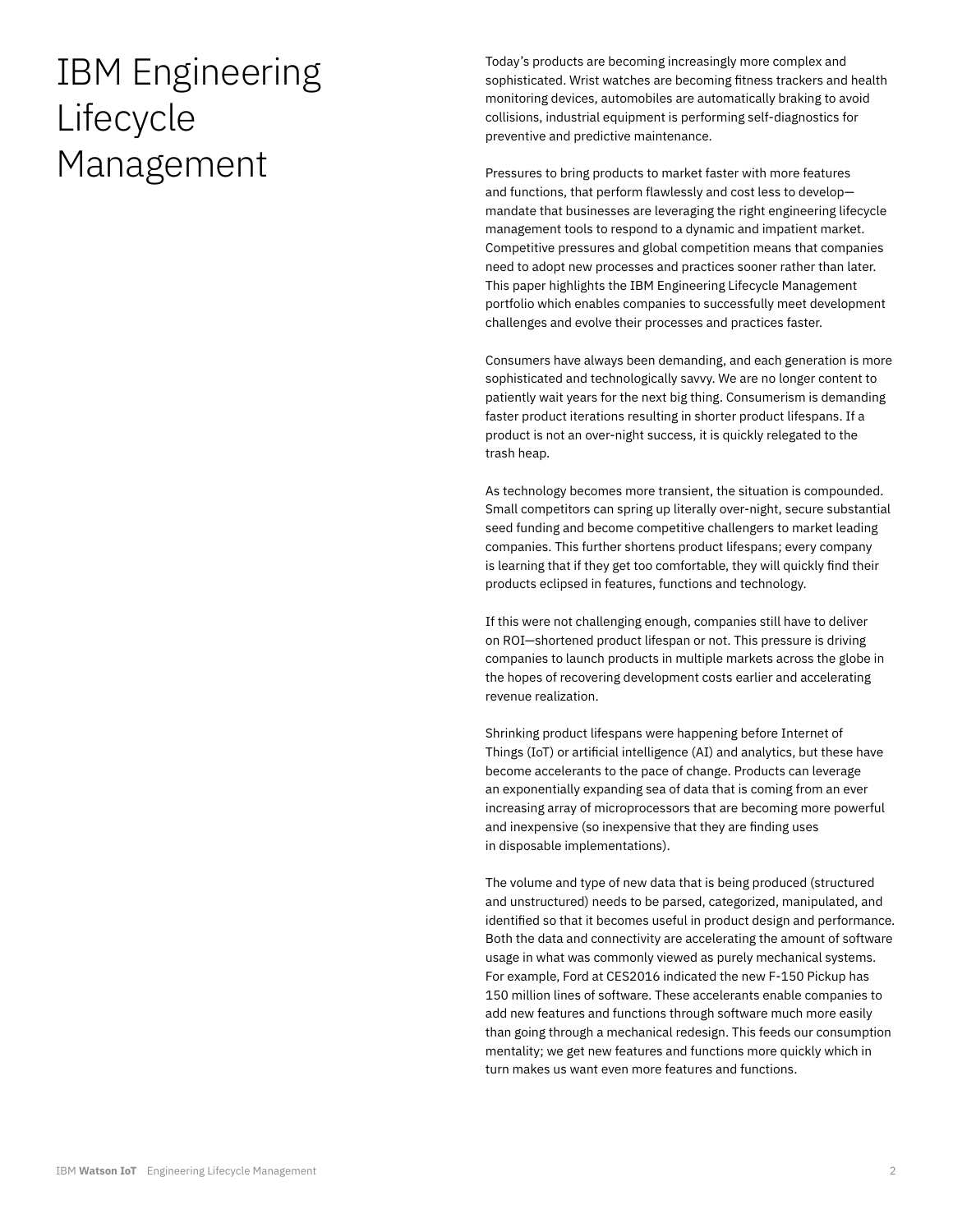

Watches are now a complex product that doubles as a fitness tracker and monitoring device

But there are consequences to these market dynamics. As products become more connected and more complicated and intelligent, companies need to leverage more partners and suppliers for specialized expertise and to meet the demand for parallel engineering development. As customers demand more customization, companies are forced to provide more variants on their base product development. Both of these drive more need for compliance and regulatory requirements to help manage the systems-of-systems and the implications of crossing geographic boundaries or dealing with governmental agencies.

Systems engineering has reached a tipping point in product complexity. Traditional engineering development practices are no longer able to efficiently develop competitive, complex products in a timely fashion. Sequential or linear development practices cannot successfully address these challenges. Companies cannot afford to hire more engineers to address growing complexity, and even if they could, they would not be able to find them.

Office products (such as spreadsheets and word processing) cannot sustain the engineering processes required to develop cuttingedge products. Stand-alone engineering management products can only address one silo of the engineering process. And in many cases siloed products can cause more issues through sub-optimization and can create the need for translation or conversion of engineering information between processes.

Successfully developing more intelligent or complex products that will have shorter lifespans across more dispersed engineering teams requires a more disciplined end-to-end engineering lifecycle management strategy. This strategy is based on adopting and accepting a continuous engineering model, leveraging engineering management tools focused on the four key pillars of the development process: requirements, modeling, testing, and workflow.

Let's explore how the IBM Engineering Lifecycle Management solution supports an end-to-end development process.

## Requirements Management

Requirements management represents the foundation of every product lifecycle. It is the DNA of the product. Requirements describe how the product will function, what its capabilities should be, how it will react under different circumstances, and other important factors. If your requirements are not correct then you will not develop the product you have envisioned.

Given this importance, you not only need to create comprehensive requirements to properly define what the development team is going to build, but you must manage these requirements throughout the development process. You must ensure that everyone is working on the same requirements, that the requirements are linked to subsequent development processes, and that there is clear auditability for the entire program.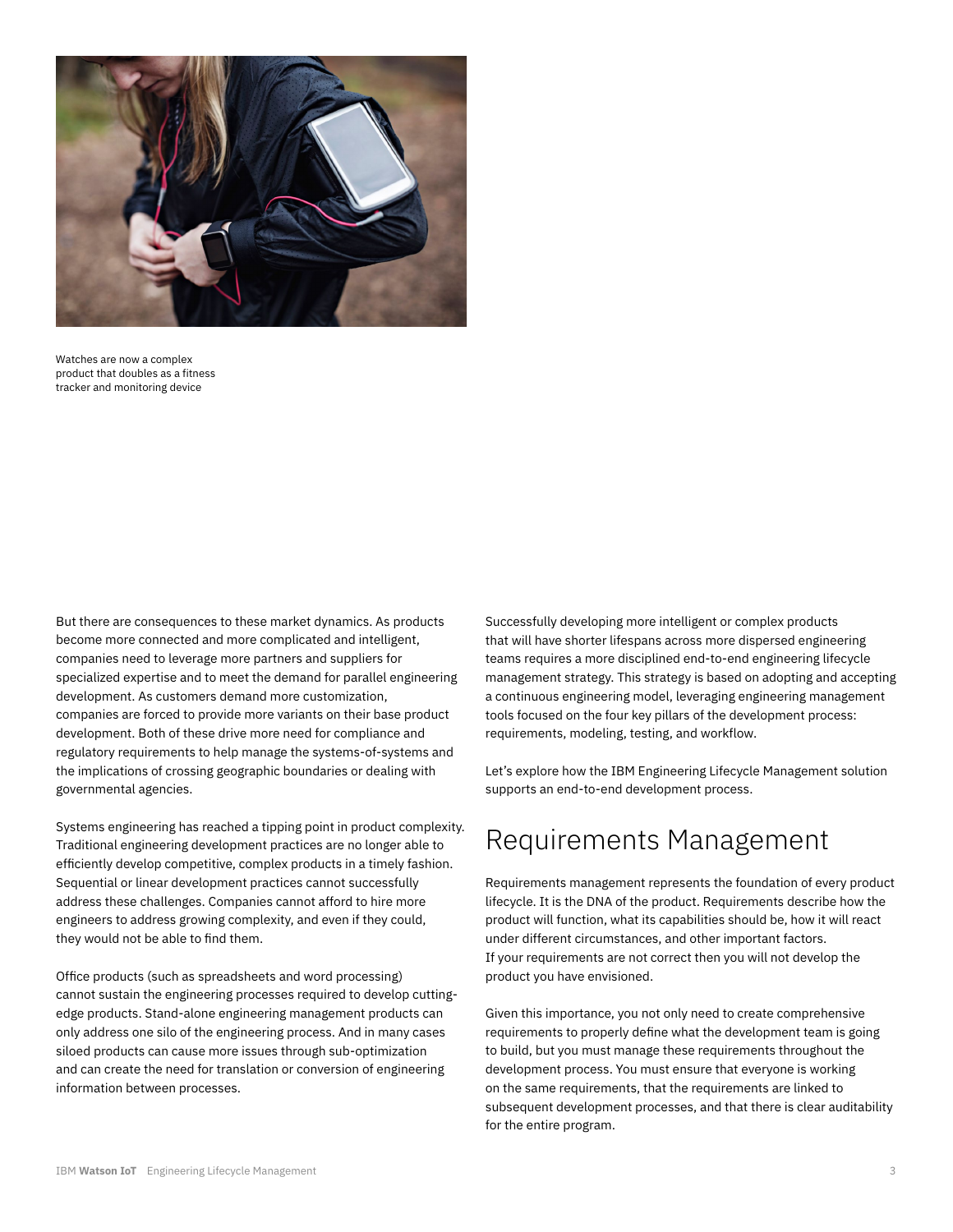IBM Engineering Requirements Management DOORS® Next is the next-generation, web-based collaborative requirements management tool for supporting complex requirements such as the Internet of Things (IoT). This product provides a single platform for managing requirements to help teams work more effectively across disciplines, time zones, and supply chains.

#### **Key benefits of the IBM Engineering Requirements Management DOORS Next are that it:**

- Supports collaborative, intuitive and scalable management of requirement specifications
- Helps enable simpler creation of links and powerful traceability views across requirement specifications, designs and tests
- Provides automatic notification of changes that can impact related requirements, designs and tests
- Leverages Watson AI to remove risk and ambiguity in requirements authoring, modeled on the INCOSE Guidelines for Writing Good Requirements, pre-trained, provides coaching to improve quality of the requirements being written
- Helps integrate requirements into the lifecycle as a core component of the IBM Engineering Lifecycle Management solution for systems and software engineering, and with third party tools, through support of Open Services for Lifecycle Collaboration (OSLC)

Requirements management serves as an essential practice and framework for product lifecycle management. Effective requirements management can save time and money by properly controlling project scope and staying on track to meet dynamic market and business needs. It drives better insights for product development with traceability across the product lifecycle and improved collaboration among teams to achieve shorter development cycles and higher-quality products.

IBM Engineering Requirements Management DOORS Next delivers the requirements management capabilities to enable you to better develop complex products, deliver higher quality, accelerate time to market, as well as reduce cost to meet revenue objectives.

# Systems Design

As product complexity increases so does the need to provide better model-based approaches to prototyping and design. Systems design provides a way to visually construct systems architectures for requirements. It provides a way to simulate and test designs for validation and analysis, helping manage the shrinking development lifecycle.

IBM Engineering Systems Design Rhapsody products provide a collaborative design and development environment for systems engineers and software developers. It enables them to create, test, and document systems and software designs. It provides the foundation for digital transformation and for leveraging the digital twin modeling strategy.

Diverse teams can collaborate to analyze requirements, optimize design decisions and validate functionality early in the development lifecycle. They can perform design reviews, and automate the delivery of innovative, high-quality products. The product integrates with the overall product development lifecycle, from specification and development through test and delivery.

#### **Key benefits of IBM Engineering Systems Design Rhapsody are that it provides:**

- Support for modeling with UML, SysML, AUTOSAR, MARTE, DDS, MODAF\*, UPDM\*, multicore, MISRA-C, MISRA-C++; creation of custom profiles for the development of domain-specific languages (DSL)
- Profiles, settings, stereotypes, tags, and APIs with which you can extend and configure the product
- Requirements modeling and traceability features with integration to leading requirements management tools
- Advanced requirements synchronization, impact, and coverage analysis capabilities\*
- Static checking to ensure that the design is consistent
- Interfaces to MathWorks Simulink\*, UNICOM System Architect, and IBM Rational Statemate®
- Support for safety standard development: ISO 26262, IEC 61508, IEC 62304, EN 50128, DO-178B, and DO-178C
- *\* The marked capabilities are provides with optional add-on products.* IBM Engineering Systems Design Rhapsody provides a way to visually construct systems architecture from the requirements, while automatically generating many of the deliverables that used to be done by hand. Unlike low-cost modeling tools or manual methods, the IBM solution provides a way to simulate and test designs for validation and analysis and create software (code generation for safety critical systems) and text-based deliverables directly from the application design.

# Test Management

What does this competitive environment mean for businesses seeking to deliver high-quality products and services? Certainly, effective quality management creates opportunities to deliver key business benefits, such as higher customer satisfaction and increased brand equity. But myopic quality focus cannot serve as the single guiding principle by which products are produced and delivered.

Time to market is also key. Costs and risk factors must also be part of the balancing act. Get any of these things wrong, and you may face unsustainable costs, missed windows of opportunity, unhappy customers, even a massive recall or the complete failure of a system at a critical moment. Get these things right, and you can deliver positive return on investment from the efficiencies gained in development activities.

The IBM Engineering Test Management solution is a collaborative, web-based tool that offers comprehensive test planning, test construction, and test artifact management features throughout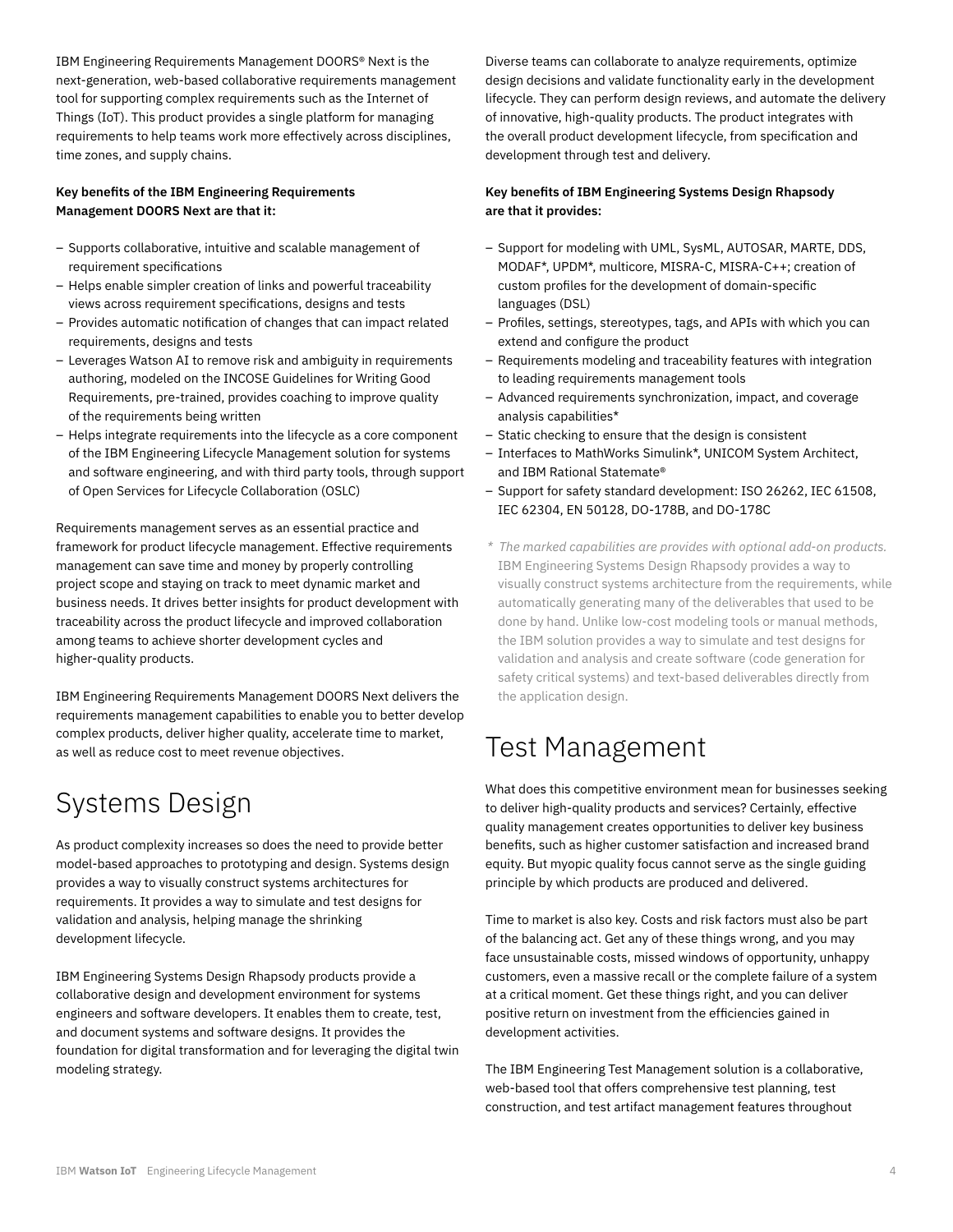

IBM's tools support automation of the creation and maintenance of relationships throughout the development lifecycle

the development lifecycle. The test case design-and-construction features support defining the overall design for each test case.

Each test case includes a rich-text editor that you can use to include background information. A test case can also include links to development items and requirements which provides automated traceability.

You can associate a test case with other test artifacts, such as test plans, test scripts, and test case execution records. In addition, test cases can be combined into test suites.

IBM Engineering Test Management includes a set of predefined reports to help you determine the status of your project. In addition, you can see live, test execution status just by opening a test plan, or by browsing a list of test plans and opening the execution view. You can trace the relationship between test artifacts, requirements, and development artifacts by browsing a list of certain test artifacts and opening the traceability view.

#### **Key benefits of the IBM Engineering Test Management solution are that it helps:**

- Define business and test objectives
- Establish a review and approval process for the test plan and for individual test cases
- Manage test cases, and establish the interdependencies between the two
- Estimate the size of the test effort
- Define the schedule for each test iteration and track the dates of other important test activities
- List the various environments to test and generate test configurations
- Create a read-only snapshot of the test plan at a particular point in time
- Define quality goals, entrance criteria, and exit criteria
- Create and manage test cases
- View test execution progress

Everyone can rationalize that the cost of a defect increases dramatically during the progression of the development process. Finding a defect early in development process is a lot less expensive han having a defect reported after product has been released. Adopting an integrated test solution, such as the IBM Engineering Test Management solution, helps integrate testing throughout your product development lifecycle. It provides extreme clarity for immediate feedback, maximizing efficiency and reducing the cost while developing quality products.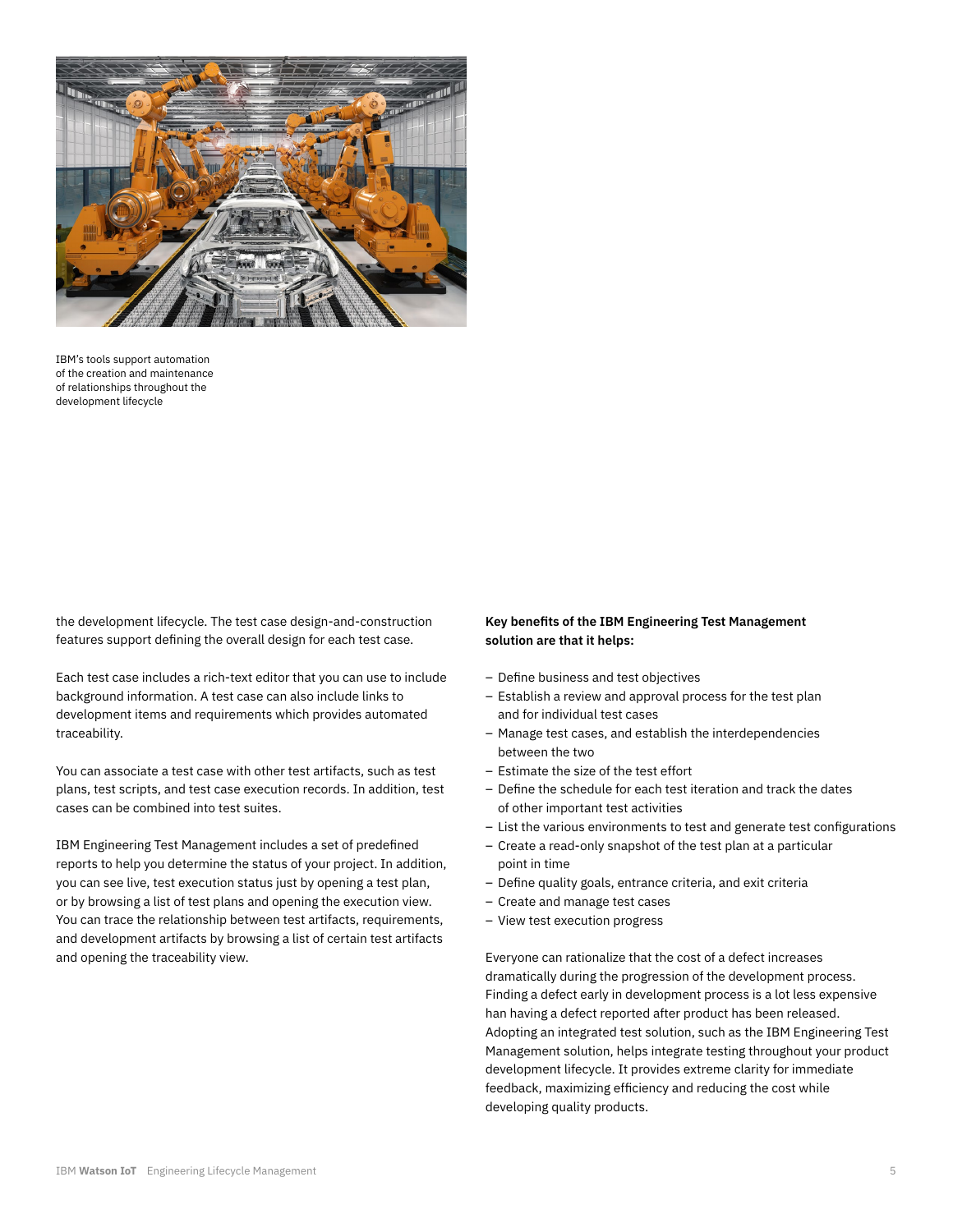# Engineering Workflow

Workflow is a core element in successful end-to-end engineering lifecycle management. Enabling meaningful collaboration in real-time, identifying who is working on what, and who should be notified when, and being able to design and deliver timely reports is critical to success across dispersed, large, or multi-disciplined engineering teams.

How many quality issues can be directly tied to poor communication between siloed teams? As your internal or external engineering team grows their communication challenges grow exponentially faster. Adding one engineer to a team of four can increase the communication paths by eight.

The IBM Engineering Workflow Management offering provides a fully integrated change, configuration and build management environment. It also includes integrated agile project planning and dashboards that supply metrics and reporting. The solution helps companies develop better products and systems with an all-in-one agile environment for development teams. This includes agile, formal and hybrid planning and reporting that are all on a common platform.

Engineering Workflow Management makes it easy to exchange information directly in the context of your work. If an enhancement request changes, you and other team members are notified of the change automatically. You can reference the change in chat sessions and link to artifacts. Business stakeholders can also automatically stay informed of the status of any task changes that interest them.

#### **Key benefits of the IBM Engineering Workflow Management solution are that it:**

- Provides an integrated team environment, including integrated source control, work item, build and project management capabilities which "think and work" in unison
- Enables real-time and offline "in-context" collaboration across distributed project teams
- Supports out-of-the-box and custom defined process configuration, which keeps the team on a consistent, repeatable path to success
- Provides real-time project health information and transparency of status through automated data gathering, web dashboards and metrics and reporting
- Provides a broad choice of client environments including Eclipse, Visual Studio, Web Browser, command-line

IBM Engineering Workflow Management offers an open, extensible architecture which provides collaboration in context, a streamlined agile development model, automation of governance, scaling with the enterprise, and help to unify diverse teams within in the enterprise. It supplies the backbone for tackling complex product development.

# Engineering Lifecycle

Taking a holistic view of the development process, it is clear that leveraging an end-to-end engineering lifecycle management solution delivers greater productivity than the sum of the parts.

The IBM Engineering Lifecycle Management portfolio can help companies transform to a systems approach for developing smart products. Capabilities and data are tightly linked between engineering processes. The IBM solution enables your engineering team to leverage traceability throughout the development lifecycle. It provides access to all engineering information, so engineers can query, analyze and organize information from all disciplines and collaborate between engineering disciplines. This enables engineers to collaborate in near real-time between multiple tools from multiple vendors. These integration capabilities enable better product compliance, managing teams to teams, visibility, agile and agile at scale processes. IBM's portfolio provides an integrated set of capabilities, practices and services that:

- Ensure developed products meet customer requirements by making requirements visible across all engineering domains throughout the complete lifecycle of the product
- Deliver the right product at the right time by prioritizing investments and resources in products that will most impact profitability, and delivering products in windows of opportunity
- Improve product quality by using model driven systems development to simulate complex interactions of systems of systems early in the development process
- Improve development efficiency and minimize late discovery of errors and integration issues by uniting engineering disciplines throughout the product and systems development process
- Enable effective re-use of engineering assets across variants, proper management of commonality and variability, enabling parallel development of core platform and multiple variants while providing accurate upstream and downstream change propagation
- Reduce costs and time to market by effectively propagating change and enhancement requests across the different design domains and with partners and suppliers

The IBM Engineering Lifecycle Management portfolio eliminates the need for your teams to build and maintain interfaces between primary engineering management functions. You will not have to invest in the repetitive tasks of translating and migrating data from one program to another. Your team can focus on developing your company's products and not maintaining tools used to manage the engineering process.

IBM's solution supports open standards enabling you to interface cleanly with third party offerings or your own developed tools so you do not have to worry about being locked in.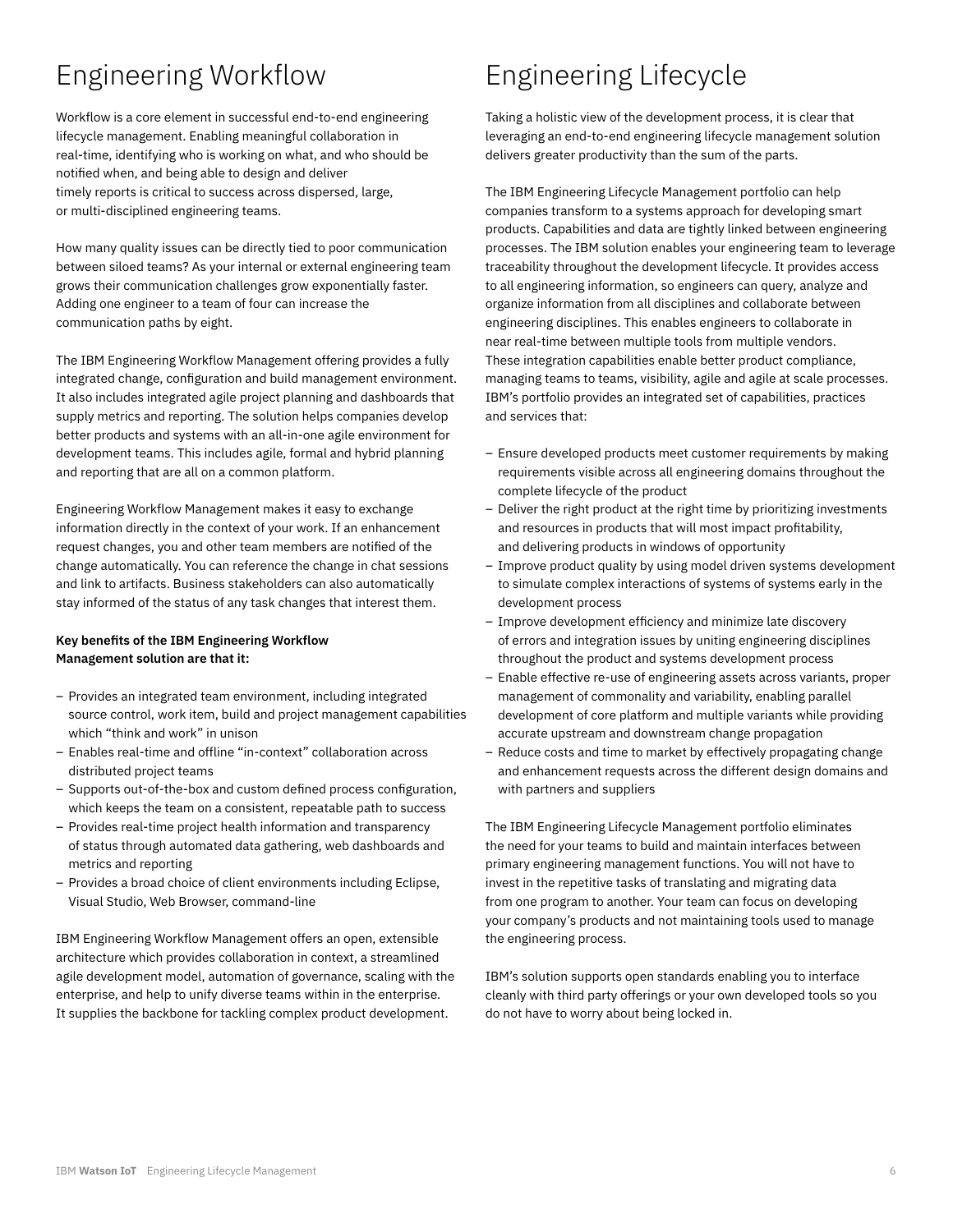

IBM's Engineering Lifecycle Management portfolio allows your team to focus on development rather than maintaining tools

The end game is to successfully compete in developing increasingly complex products.

Your engineering teams have always been and will always be learning and stretching their own capabilities. Adopting an end-to-end engineering lifecycle model that will help ensure your company's success should be an easy decision.

## Learn more

Learn more about how the IBM Engineering Lifecycle Management solution can help your business succeed in today's competitive marketplace[. Call your local IBM repr](https://www.ibm.com/internet-of-things/solutions/systems-engineering)esentative or visit the IBM web site at link: ibm.co/2xLzGkx

#### **About the author:**

Brian Sanders is the Product Marketing Manager for IBM Engineering Lifecycle Management solutions. He has worked in several different groups in IBM and prior to joining IBM worked as a software developer. He can be contacted at email: bsander@us.ibm.com